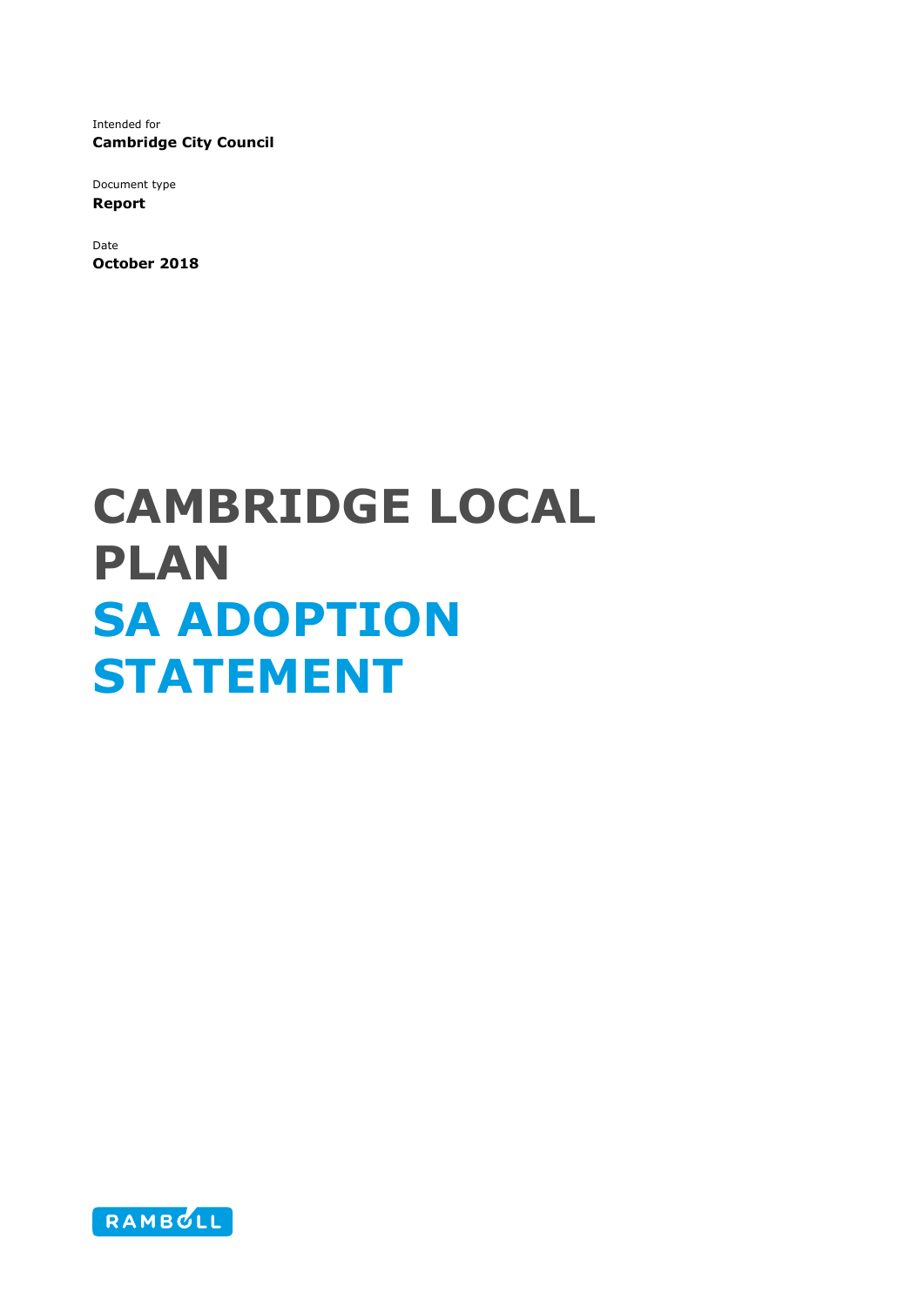### **CAMBRIDGE LOCAL PLAN SA ADOPTION STATEMENT**

Revision **4** Date **04/10/2018** Made by **Emma Jones** Checked by **Bram Miller** Approved by **Bram Miller** Description **Cambridge Local Plan Sustainability Appraisal Adoption Statement**

Ref Cambridge Local Plan Sustainability Appraisal Adoption Statement

Ramboll Cornerblock Two Cornwall Street Birmingham West Midlands B3 2DX United Kingdom T +44 121 230 1650 F +44 845 299 1610 www.ramboll.co.uk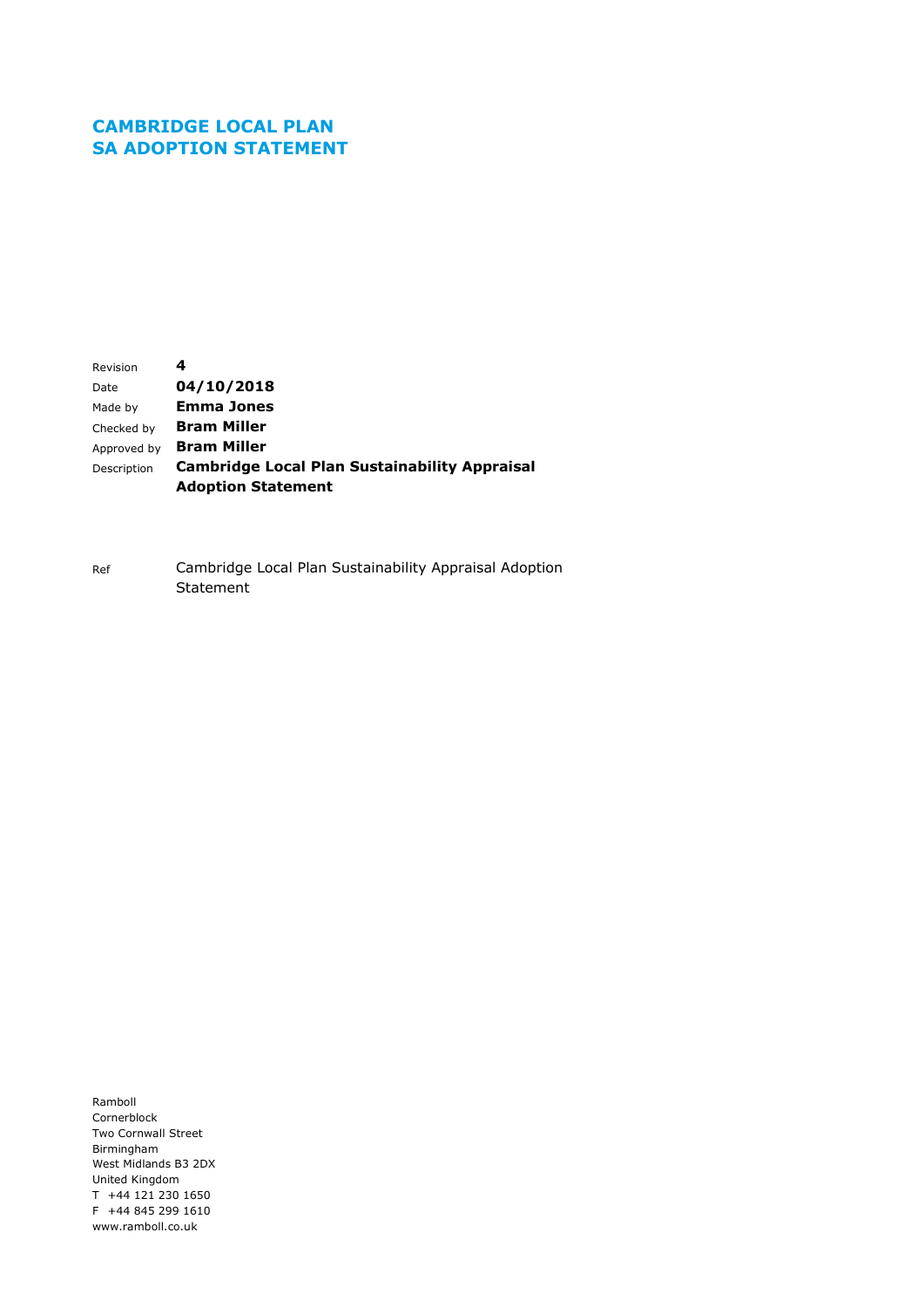### **CONTENTS**

| 1.  | <b>INTRODUCTION</b>                                      | 1            |
|-----|----------------------------------------------------------|--------------|
| 2.  | HOW ENVIRONMENTAL / SUSTAINABILITY                       |              |
|     | <b>CONSIDERATIONS HAVE BEEN INTEGRATED INTO THE</b>      |              |
|     | <b>PLAN</b>                                              | $\mathbf{2}$ |
| З.  | <b>HOW THE SA REPORT HAS BEEN TAKEN INTO</b>             |              |
|     | <b>ACCOUNT</b>                                           | 4            |
| 4.  | <b>HOW OPINIONS EXPRESSED IN RESPONSE TO</b>             |              |
|     | <b>CONSULTATION ON THE SA REPORT HAVE BEEN</b>           |              |
|     | <b>TAKEN INTO ACCOUNT</b>                                | 5            |
| 4.1 | Introduction                                             | 5            |
| 4.2 | Regulation 12 consultation – comments received about     |              |
|     | scoping                                                  | 5            |
| 4.3 | Regulation 13 consultation - comments received about the |              |
|     | Draft Local Plan and SA report                           | 5            |
| 4.4 | Additional consultations                                 | 6            |
| 5.  | <b>HOW THE LOCAL AUTHORITY MADE THE RELEVANT</b>         |              |
|     | <b>DOCUMENTS AVAILABLE</b>                               | 8            |
| 6.  | THE REASONS FOR CHOOSING THE PLAN OR                     |              |
|     | PROGRAMME AS ADOPTED, IN THE LIGHT OF THE                |              |
|     | OTHER REASONABLE ALTERNATIVE OPTIONS DEALT               |              |
|     | <b>WITH</b>                                              | 9            |
| 6.1 | Introduction                                             | 9            |
| 6.2 | The reasons for choosing the Local Plan as adopted       | 9            |
| 6.3 | The reasons for selecting the Sustainable Development    |              |
|     | Strategy                                                 | 9            |
| 7.  | THE MEASURES THAT ARE TO BE TAKEN TO MONITOR             |              |
|     | THE SIGNIFICANT SUSTAINABILITY EFFECTS OF THE            |              |
|     | <b>IMPLEMENTATION OF THE PLAN OR PROGRAMME</b>           | 12           |
|     |                                                          |              |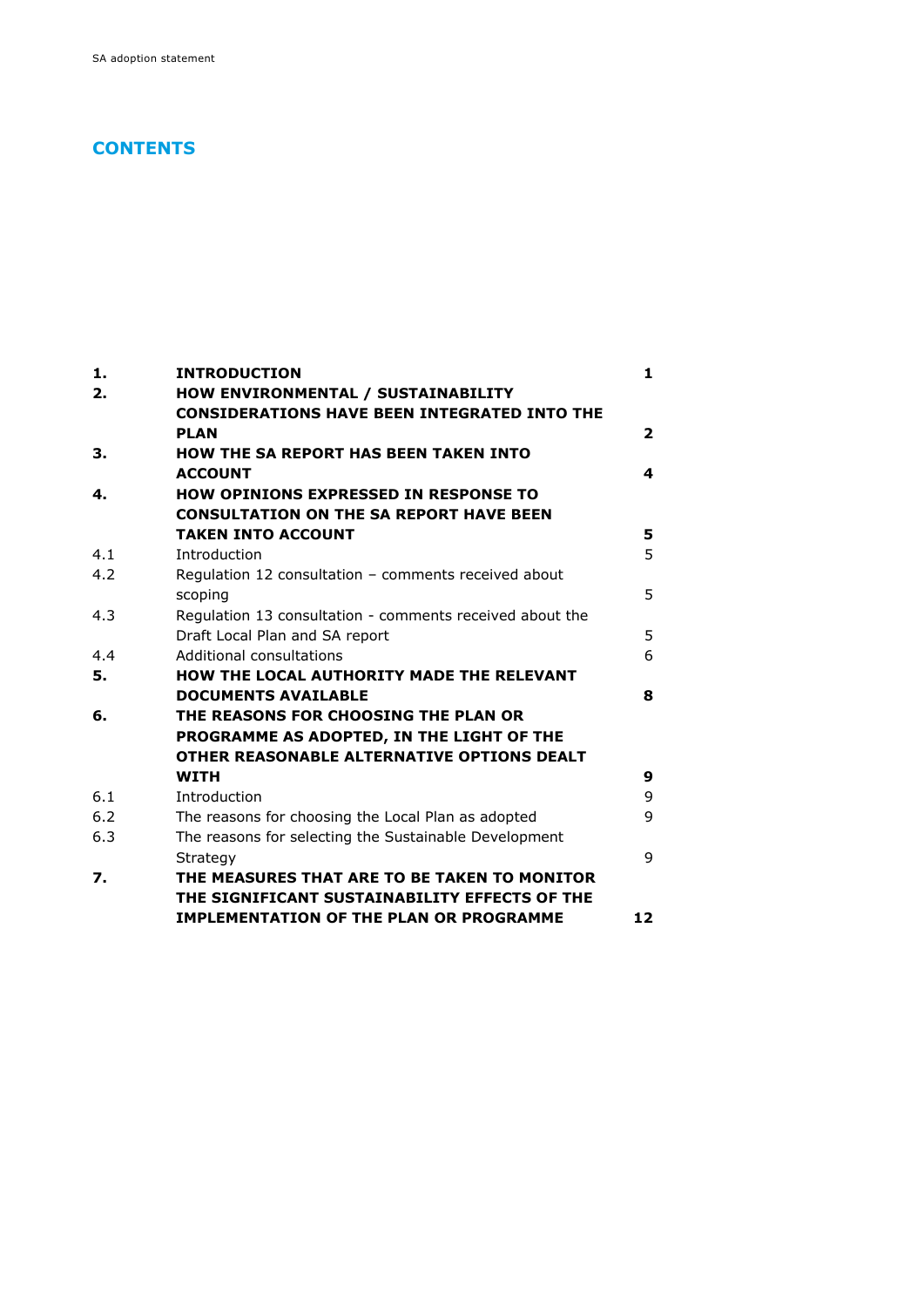### <span id="page-3-0"></span>**1. INTRODUCTION**

This Sustainability Appraisal (SA) Statement forms the final output from the SA of the Cambridge Local Plan. The Cambridge Local Plan has been subject to an integrated SA and Strategic Environmental Assessment (SEA) (hereafter referred to as SA) in line with the requirements of [Statutory Instrument 2004 No. 1633: The Environmental Assessment of Plans and Programmes](http://www.legislation.gov.uk/uksi/2004/1633/pdfs/uksi_20041633_en.pdf)  [Regulations 2004.](http://www.legislation.gov.uk/uksi/2004/1633/pdfs/uksi_20041633_en.pdf)

The Cambridge Local Plan was adopted on 18 October 2018 and can be found here *[insert*] hyperlink]. The Local Plan as adopted, and a copy of this statement may be viewed, without charge at Cambridge City Council, Mandela House, 4 Regent Street, Cambridge CB2 1BY, from 9am to 5.15pm Monday to Friday.

Under the terms of Section 16(4) of the regulations quoted above, when a plan is adopted, a statement must be produced summarising:

- How environmental / sustainability considerations have been integrated into the plan (See Chapter 2);
- How the SA report has been taken into account (See Chapter 3);
- How opinions expressed in response to consultation on the SA report have been taken into account (See Chapter 4);
- How the Local Authority made the relevant documents available (See Chapter 5);
- The reasons for choosing the plan as adopted, in the light of the other reasonable alternative options dealt with (See Chapter 6); and
- The measures that are to be taken to monitor the significant sustainability effects of the implementation of the plan or programme (See Chapter 7).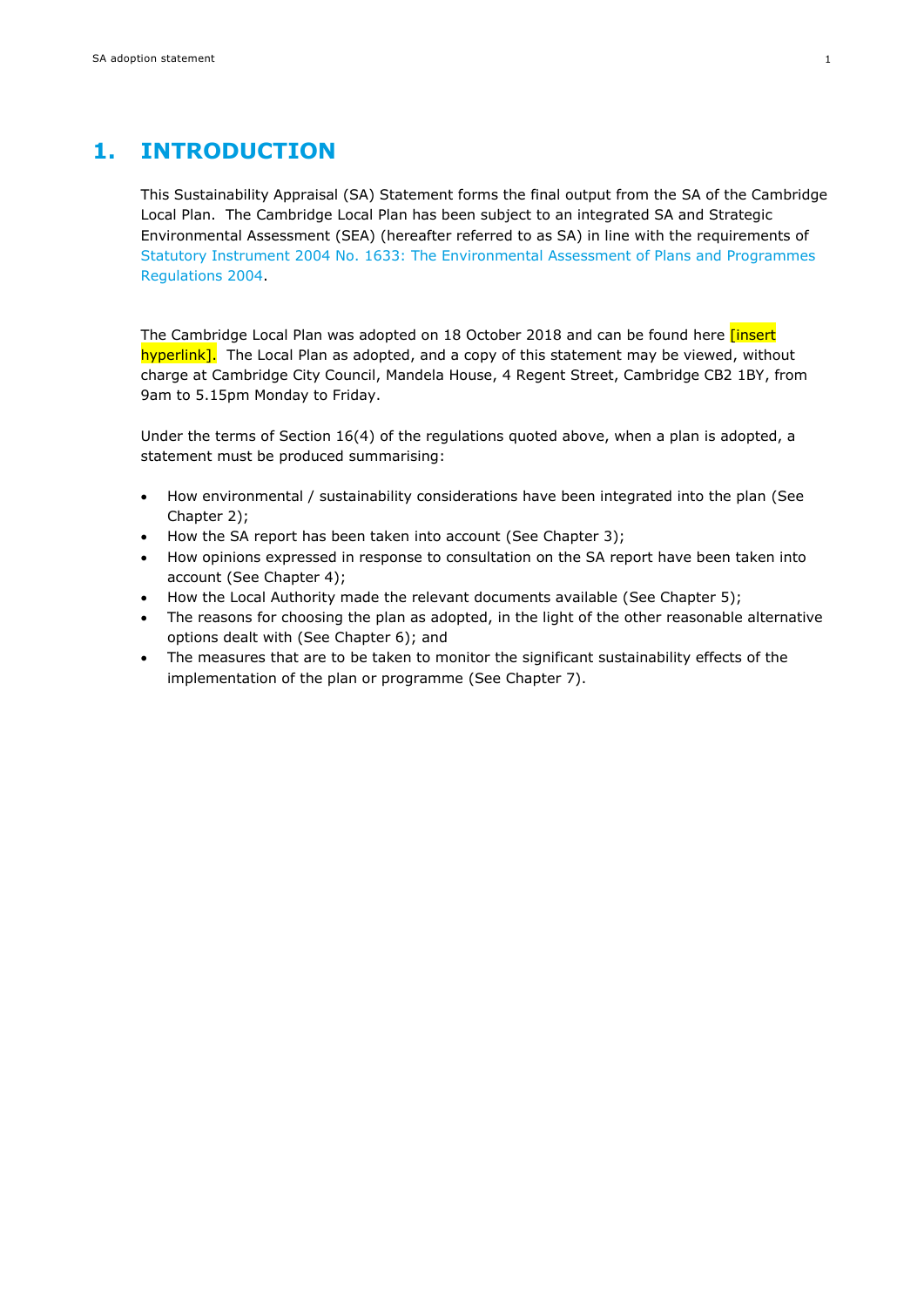# <span id="page-4-0"></span>**2. HOW ENVIRONMENTAL / SUSTAINABILITY CONSIDERATIONS HAVE BEEN INTEGRATED INTO THE PLAN**

The Local Plan sets out clearly that it is about ensuring development is taken forward in a sensitive and sustainable manner. This is built into the vision of the Local Plan and also into the 15 strategic objectives. Examples of the strategic objectives include:

- Objective 1: contribute to the vision of Cambridge as an environmentally sustainable city, where it is easy for people to make a transition to a low carbon lifestyle.
- Objective 9: assist the creation and maintenance of inclusive, environmentally sustainable communities;
- Objective 10: promote and support economic growth in environmentally sustainable and accessible locations, facilitating innovation and supporting Cambridge's role as a world leader in higher education, research, and knowledge-based industries, while maintaining the quality of life and place that contribute to economic success; and
- Objective 12: promote social cohesion and sustainability and a high quality of life by maintaining and enhancing provision for open space, sports and recreation, community and leisure facilities, including arts and cultural venues that serve Cambridge and the sub-region.

The policies and proposals of the Plan have been formulated to advance these strategic objectives, and to secure sustainable development through the implementation of the Plan.

In addition, an independent check of the Local Plan has occurred through the SA, with SA being prepared at every stage of the plan (please see Table 2.1 for details of the reports that have been produced). This includes testing of reasonable alternatives. The spatial strategy has also been extensively tested most recently in the [Sustainability Appraisal Addendum Report](https://www.cambridge.gov.uk/public/ldf/coredocs/RD-MC/rd-mc-021/rd-mc-021-2-main.pdf)  [\(November 2015\) \(Revised March 2016\)](https://www.cambridge.gov.uk/public/ldf/coredocs/RD-MC/rd-mc-021/rd-mc-021-2-main.pdf) and has been shown to be the most sustainable approach.

### **Table 2.1: Local Plan SA documents**

### **SA Scoping**

[Cambridge Local Plan Sustainability Appraisal Scoping Report](https://cambridge.blob.core.windows.net/public/ldf/coredocs/RD-LP-210.pdf) (URS Limited, June 2012) **(Ref: RD/LP/210)**

**SA of Issues and Options 1**

[Cambridge Local Plan Interim SA of the Issues and Options Report](https://cambridge.blob.core.windows.net/public/ldf/coredocs/RD-LP-220.pdf) (URS Limited, May 2012) **(Ref: RD/LP/220)**

### **SA of Issues and Options 2**

[Issues and Options 2: Part 1 Interim Sustainability Appraisal,](https://www.cambridge.gov.uk/media/1800/issues-and-options-2-part-1-sustainability-appraisal.pdf) (includes SA of the Development Strategy and sites on the edge of Cambridge). Carried out by officers from Cambridge City Council and South Cambridgeshire District Council (January 2013)

### **(Ref: RD/LP/160)**

[Interim SA Report 2. Issues and Options 2 Part 2 Site Options](https://www.cambridge.gov.uk/media/1801/issues-and-options-2-part-2-sustainability-appraisal.pdf) (URS Limited, January 2013) **(Ref: RD/LP/280)**

### **SA of Draft Local Plans**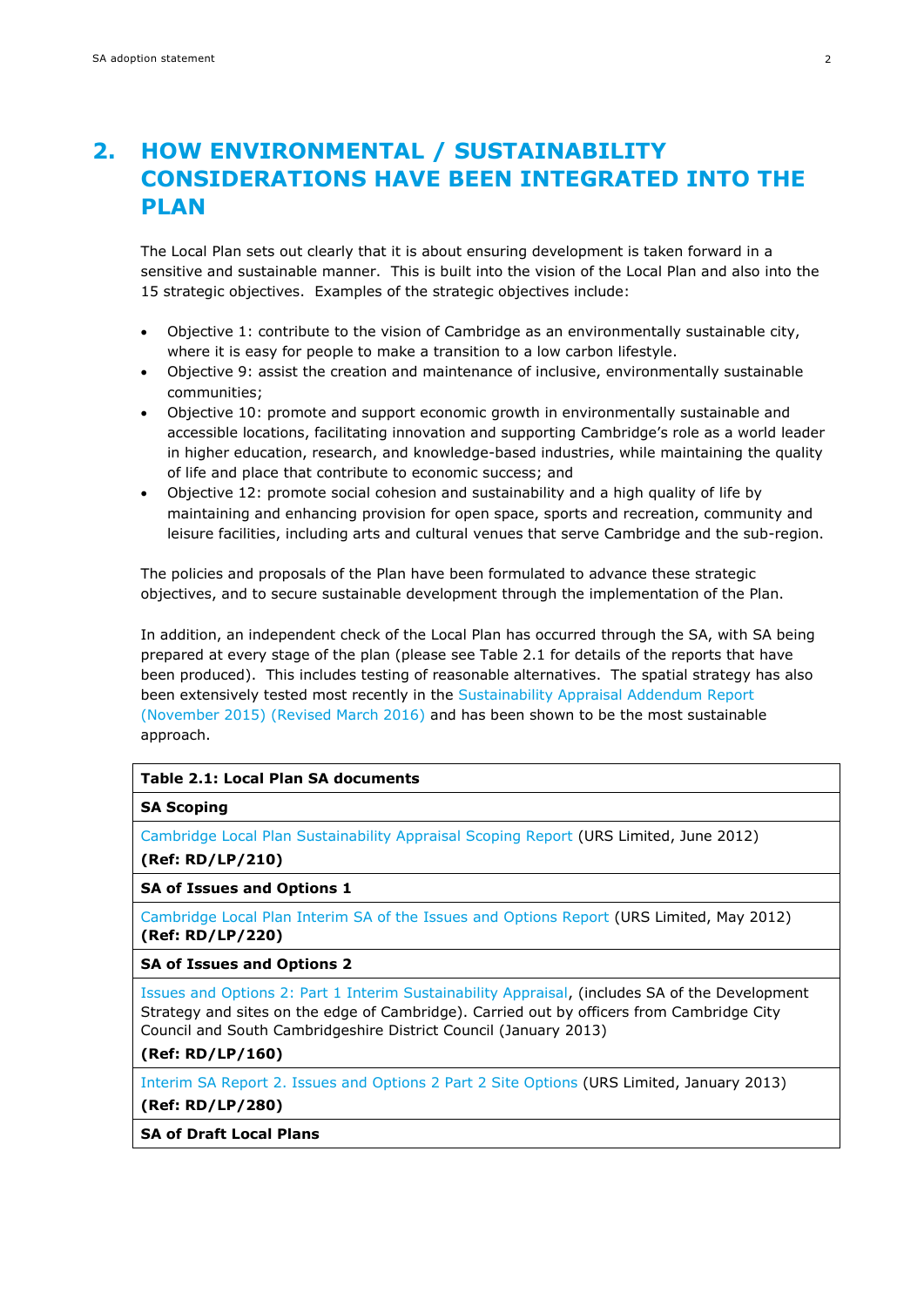#### **Table 2.1: Local Plan SA documents**

[Sustainability Appraisal of the Cambridge Local Plan 2014](https://www.cambridge.gov.uk/media/1796/final-sa-report-for-printing.pdf) – Proposed Submission (URS Limited, July 2013) [Non-technical summary](https://cambridge.blob.core.windows.net/public/ldf/coredocs/RD-LP-300.pdf)

### **(Ref: RD/LP/290, RD/LP/300)**

[Sustainability Appraisal of the Cambridge Local Plan 2014. Final Appraisal for Submission to the](https://www.cambridge.gov.uk/public/ldf/coredocs/RD-SUB-C-030.pdf)  [Secretary of State \(March 2014\).](https://www.cambridge.gov.uk/public/ldf/coredocs/RD-SUB-C-030.pdf) Please note that this is the statutory SA report as required by *Statutory Instrument 2004 No. 1633: The Environmental Assessment of Plans and Programmes Regulations 2004.*

### **(Ref: RD/Sub/C/030 – Part 1 and RD/Sub/C/040 – Part 2).**

[Further Joint Sustainability Appraisal of the Development Strategy.](https://cambridge.blob.core.windows.net/public/ldf/coredocs/Joint%20SA%20of%20the%20Development%20Strategy.pdf) Carried out by officers from Cambridge City Council and South Cambridgeshire District Council and reviewed by independent consultants ENVIRON, contained within the report "Reviewing the Sustainable Development Strategy for the Cambridge Area (May 2013).

**(Ref: RD/LP/180)**

-

**Sustainability Appraisal Addendum**

[Sustainability Appraisal Addendum Report \(November 2015\) \(Revised March 2016\)](https://www.cambridge.gov.uk/public/ldf/coredocs/RD-MC/rd-mc-021/rd-mc-021-2-main.pdf) **(RD/MC/021)** [Non-technical Summary;](https://www.cambridge.gov.uk/public/ldf/coredocs/RD-MC/rd-mc-021/rd-mc-021-1-nts.pdf) [Main Report;](https://www.cambridge.gov.uk/public/ldf/coredocs/RD-MC/rd-mc-021/rd-mc-021-2-main.pdf) [Annex 1](https://www.cambridge.gov.uk/public/ldf/coredocs/RD-MC/rd-mc-021/rd-mc-021-3-annex1-1.pdf) – Part 1; [Annex 1](https://www.cambridge.gov.uk/public/ldf/coredocs/RD-MC/rd-mc-021/rd-mc-021-4-annex1-2.pdf) – Part 2; [Annex 1](https://www.cambridge.gov.uk/public/ldf/coredocs/RD-MC/rd-mc-021/rd-mc-021-5-annex1-3.pdf) – Part 3; [Annex 1](https://www.cambridge.gov.uk/public/ldf/coredocs/RD-MC/rd-mc-021/rd-mc-021-6-annex1-4.pdf) – Part 4; [Annex 1](https://www.cambridge.gov.uk/public/ldf/coredocs/RD-MC/rd-mc-021/rd-mc-021-7-annex1-5.pdf) – Part 5; [Annex 1](https://www.cambridge.gov.uk/public/ldf/coredocs/RD-MC/rd-mc-021/rd-mc-021-8-annex1-6.pdf) – Part 6; [Annex 1](https://www.cambridge.gov.uk/public/ldf/coredocs/RD-MC/rd-mc-021/rd-mc-021-9-annex1-7.pdf) – Part 7; [Annex 1](https://www.cambridge.gov.uk/public/ldf/coredocs/RD-MC/rd-mc-021/rd-mc-021-10-annex1-8.pdf) – Part 8; [Annex 1](https://www.cambridge.gov.uk/public/ldf/coredocs/RD-MC/rd-mc-021/rd-mc-021-11-annex1-9.pdf) – Part 9; [Annex 2\)](https://www.cambridge.gov.uk/public/ldf/coredocs/RD-MC/rd-mc-021/rd-mc-021-12-annex2.pdf)

**Further Proposed Modifications SA screening**

[Proposed Modifications to the Cambridge Local Plan](https://www.cambridge.gov.uk/public/ldf/coredocs/RD-CFM/rd-cfm-020.pdf) – Sustainability Appraisal Screening (January [2017\).](https://www.cambridge.gov.uk/public/ldf/coredocs/RD-CFM/rd-cfm-020.pdf) **(RD/CFM/020)<sup>1</sup>**

**Sustainability Appraisal of Main Modifications**

[South Cambridgeshire and Cambridge Local Plans: Sustainability Appraisal of Main Modifications](https://www.cambridge.gov.uk/public/ldf/coredocs/RD-MM/rd-mm-020/2%20-%20Main%20report.pdf) (December, 2017) **(RD/MM/020)**.

<sup>&</sup>lt;sup>1</sup> Please note that these modifications were not subject to consultation, and the modifications that the Local Plan Inspectors considered to be necessary for soundness were included in the Main Modifications Consultation.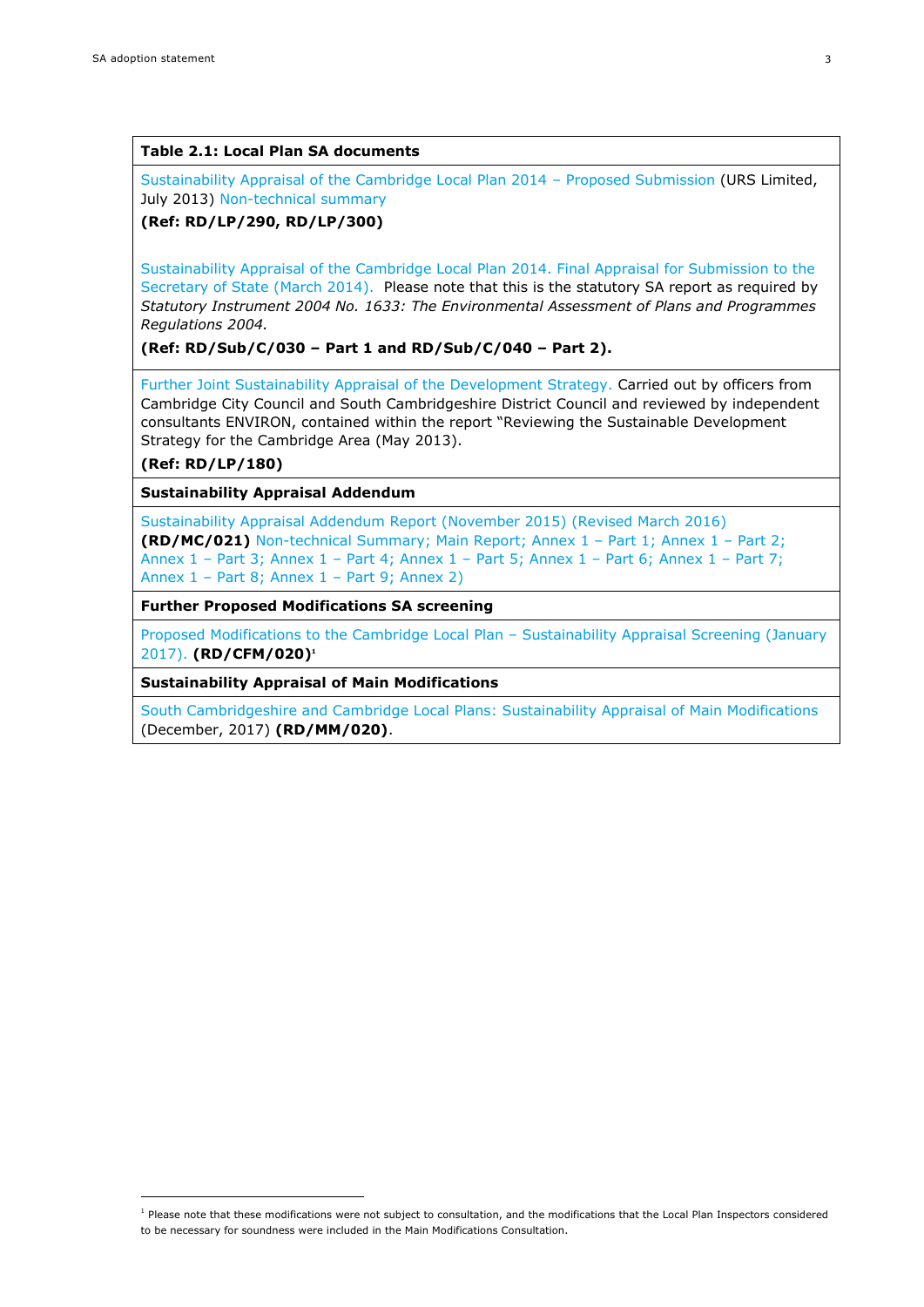-

### <span id="page-6-0"></span>**3. HOW THE SA REPORT HAS BEEN TAKEN INTO ACCOUNT**

The SEA regulations require that during plan preparation an assessment is carried out on a draft version and a statutory report (called an SA report in England) is produced and consulted on. To comply with these regulations a SA report was produced alongside the production and publication of the Submission Local Plan. Please see Sustainability Appraisal of the Cambridge Local Plan [2014. Final Appraisal for Submission to the Secretary of State \(March 2014\)](https://www.cambridge.gov.uk/public/ldf/coredocs/RD-SUB-C-030.pdf) **(Ref: RD/Sub/C/030 – Part 1 and RD/Sub/C/040 – Part 2)** for further details. Section 4.6 contains the full assessment of the Draft Plan. The SA report was taken into account alongside the submitted Local Plan for the purposes of the assessment of the soundness of the Local Plan through the independent examination process.

The assessment of the Submission Local Plan found that the Local Plan would have no significant negative effects on sustainability.<sup>2</sup> It should be noted that at the Submission stage in the plan making process the Draft Local Plan had already taken account of recommendations or issues identified through the appraisal at earlier stages in the SA process when the issues and options stages were assessed and during the assessment of site options. Therefore, the Submission Local Plan performed well because sustainability issues had already been integrated into the Local Plan at earlier stages. This result has shown that the SA process worked in the way it is designed to work and that the negative issues were designed out of the Local Plan before the Submission Local Plan was published. Despite the fact that the SA did not find any significant negative effects, the SA report did make some recommendations regarding how the plan could be improved and these recommendations have influenced the plan in various ways. These are shown on Table 4 in the above linked document.

Three sets of modifications were also made to the Local Plan between the Submission Local Plan and the adopted Local Plan. However, the SA undertaken at each stage of the modification process also found that the Local Plan would not have significant adverse effects.

<sup>&</sup>lt;sup>2</sup> Please note that this adoption statement focuses on the significant effects as these are specified in the SEA regulations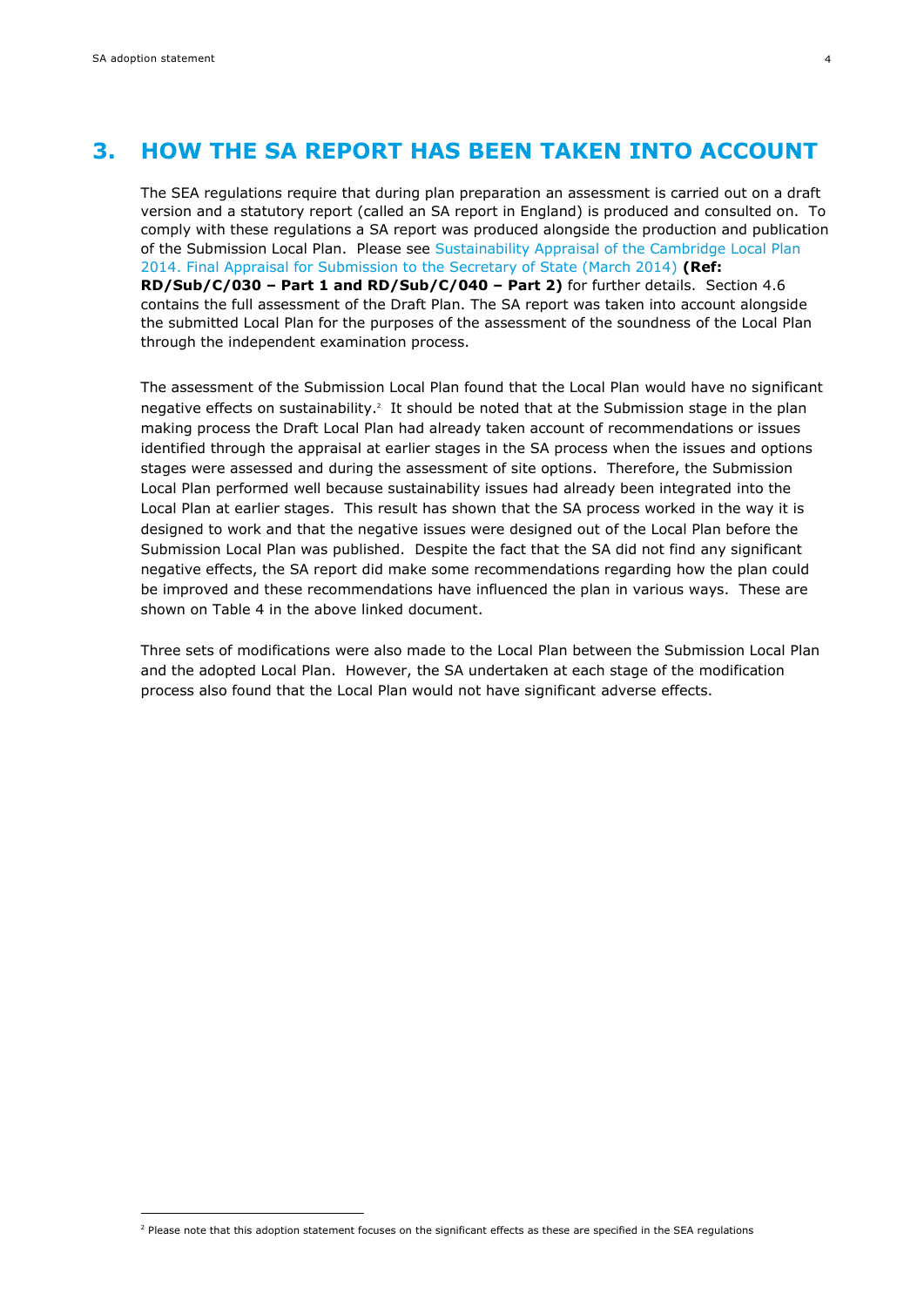# <span id="page-7-0"></span>**4. HOW OPINIONS EXPRESSED IN RESPONSE TO CONSULTATION ON THE SA REPORT HAVE BEEN TAKEN INTO ACCOUNT**

### <span id="page-7-1"></span>**4.1 Introduction**

Consultation is an essential part of the plan making and SA processes. This section of the report summarises the statutory consultations undertaken on the SA and outlines how consultation has contributed to the development of the final Local Plan and SA.

The SEA regulations set out two stages where consultation should be undertaken (statutory consultation):

- Consultation on the scope and level of detail of the SA scoping (Regulation 12(5) and (6)); and
- At the draft plan stage when the SA report is published (Regulation 13).

The results of these consultations are summarised below. Please note that the Council undertook consultations on all stages of the SA, and took account of representations at each stage.

The SEA regulations also require this statement to address how any trans-boundary consultations with other Member States has taken place. Please note that no trans-boundary consultations with other Member States were deemed necessary for this process.

### <span id="page-7-2"></span>**4.2 Regulation 12 consultation – comments received about scoping**

The scoping report was made available for a five-week period of consultation between 17 February and 26 March 2012. Consultation took place with Cambridgeshire County Council, South Cambridgeshire District Council, Cambridge City Ward Councillors and the statutory SA consultees (Natural England; English Heritage; and the Environment Agency).

Responses were received from Natural England, the Environment Agency, English Heritage and a local councillor. Reponses were submitted related to the integration of SA and Habitats Regulations Assessment (HRA); inter-relationship between sustainability themes; the protection and enhancement of soils and agricultural land; consideration of Natural England's standards for accessible natural greenspace (ANGSt); local improvements to watercourse/ Green Infrastructure; the importance of water resources and flooding; the importance of localised renewable energy generation; the role of the Green Belt in preserving the special character of historic towns; the impact of tall buildings and the importance of retail diversity on Mill Road. A number of changes were made to the Scoping Report in response to these views. Table 3.6 in [Sustainability Appraisal of the Cambridge Local Plan 2014. Final Appraisal for Submission to the](https://www.cambridge.gov.uk/public/ldf/coredocs/RD-SUB-C-030.pdf)  [Secretary of State \(March 2014\)](https://www.cambridge.gov.uk/public/ldf/coredocs/RD-SUB-C-030.pdf) **(Ref: RD/Sub/C/030 – Part 1 and RD/Sub/C/040 – Part 2)** sets out the comments received and, where appropriate, any changes that were made to the Scoping Report as a result.

### <span id="page-7-3"></span>**4.3 Regulation 13 consultation - comments received about the Draft Local Plan and SA report**

The Statement of Consultation outlines the comments that were received on the Draft Local Plan and the SA report. This can be found here: [Cambridge Local Plan 2014 Statement of](https://www.cambridge.gov.uk/public/ldf/coredocs/RD-SUB/RD-SUB-C-080.pdf)  [Consultation and Audit Trails Statement made under Regulation 22 of The Town and Country](https://www.cambridge.gov.uk/public/ldf/coredocs/RD-SUB/RD-SUB-C-080.pdf)  [Planning \(Local Planning\) \(England\) Regulations 2012 \(March 2014\).](https://www.cambridge.gov.uk/public/ldf/coredocs/RD-SUB/RD-SUB-C-080.pdf) Comments were submitted on how much development was needed and where/when and many comments on strategic sites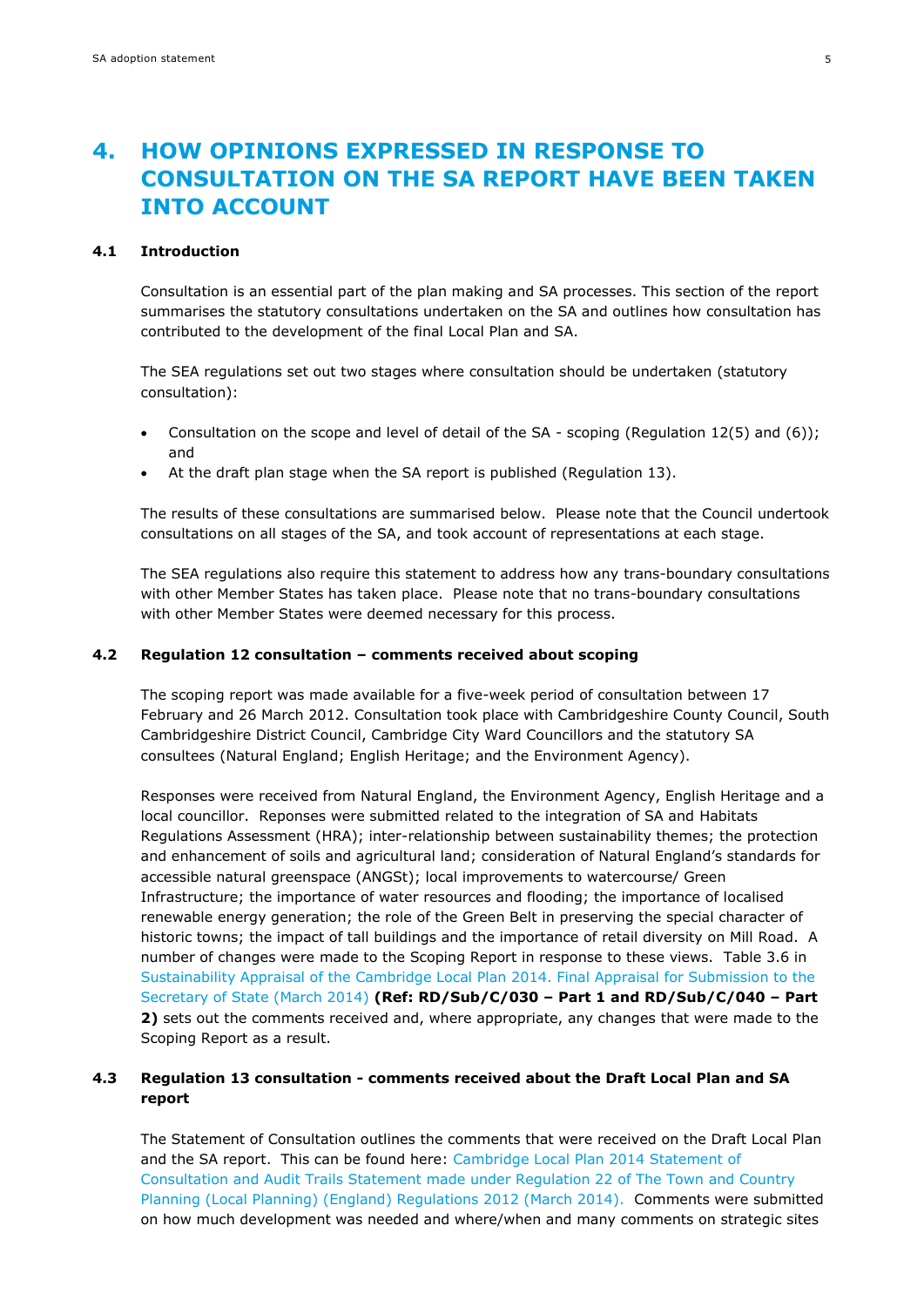were submitted (both in support and in objection). Many respondents put forward alternative sites to be considered.

The SA was made available for consultation at the same time as the Cambridge Local Plan 2014: Proposed Submission. A total of 9 representations were made to the SA and its associated Non-Technical summary, mostly from the promoters of alternative development sites. For the most part, these representations were concerned with the process by which the SA had been undertaken, for example that undue weight had been given to the importance of the Green Belt and whether an appraisal of the spatial development strategy had been carried out. Natural England made a representation in general support of the SA but queried some of the detailed elements of the report. Given that the SA had been carried out by independent consultants, and given that only minor changes have been proposed to the Proposed Submission Plan following consultation, it was not considered necessary to amend the SA Report as a result of any of the representations received. Please see Section 5.8 and Table 6-13 of [Cambridge Local Plan 2014](https://www.cambridge.gov.uk/public/ldf/coredocs/RD-SUB/RD-SUB-C-080.pdf)  [Statement of Consultation and Audit Trails Statement made under Regulation 22 of The Town](https://www.cambridge.gov.uk/public/ldf/coredocs/RD-SUB/RD-SUB-C-080.pdf)  [and Country Planning \(Local Planning\) \(England\) Regulations 2012 \(March 2014\)](https://www.cambridge.gov.uk/public/ldf/coredocs/RD-SUB/RD-SUB-C-080.pdf) **(Ref: RD/SUB/080)** for further details.

#### <span id="page-8-0"></span>**4.4 Additional consultations**

Consultations were also carried out at the Proposed Modifications stage and the Main Modifications stage. Consultation was carried out on the Local Plan (modifications) and also the SA work carried out on the modifications. A summary of the responses received, and subsequent action taken by the Councils is available in the reports below:

[Cambridge Local Plan South Cambridgeshire Local Plan Proposed Modifications](https://www.cambridge.gov.uk/public/ldf/coredocs/RD-MC/rd-mc-120.pdf) – Report on [Consultation, March 2016](https://www.cambridge.gov.uk/public/ldf/coredocs/RD-MC/rd-mc-120.pdf) **(Ref: RD/MC/120).**

[Cambridge Local Plan and South Cambridgeshire Local Plan Statement of Consultation to the](https://cambridge.blob.core.windows.net/public/ldf/coredocs/rd-mm-030.pdf)  [Main Modifications Consultation, March 2018.](https://cambridge.blob.core.windows.net/public/ldf/coredocs/rd-mm-030.pdf)

#### 4.4.1 Proposed Modifications

At the Proposed Modifications stage a total of 892 representations were received to the Proposed Modifications joint consultation from a range of stakeholders. A further 143 representations were received to the accompanying SA Addendum.

The Councils made a limited number of changes to the Proposed Modifications as a result of the consultation. Some of the main changes are shown below:

- Additional text relating to the Development Strategy and the further work undertaken;
- New modification to include Newbury Farm (0.9ha) within the GB2 allocation;
- Correction to the housing number relating to the total housing provision in the Cambridge urban area to read 6828 not 6282;
- Additional text relating to listed buildings and the application of Policy 27 (Sustainable Design and Construction) in order to ensure no harm to heritage assets; and
- Additional text relating to vehicular access and masterplanning of land North of Cherry Hinton.

With regard to the SA Addendum ("SAA") the main issues raised in the consultation are shown below:

- Natural England and Historic England endorse approach to SA;
- SAA relies on the Councils' other evidence base documents which are flawed;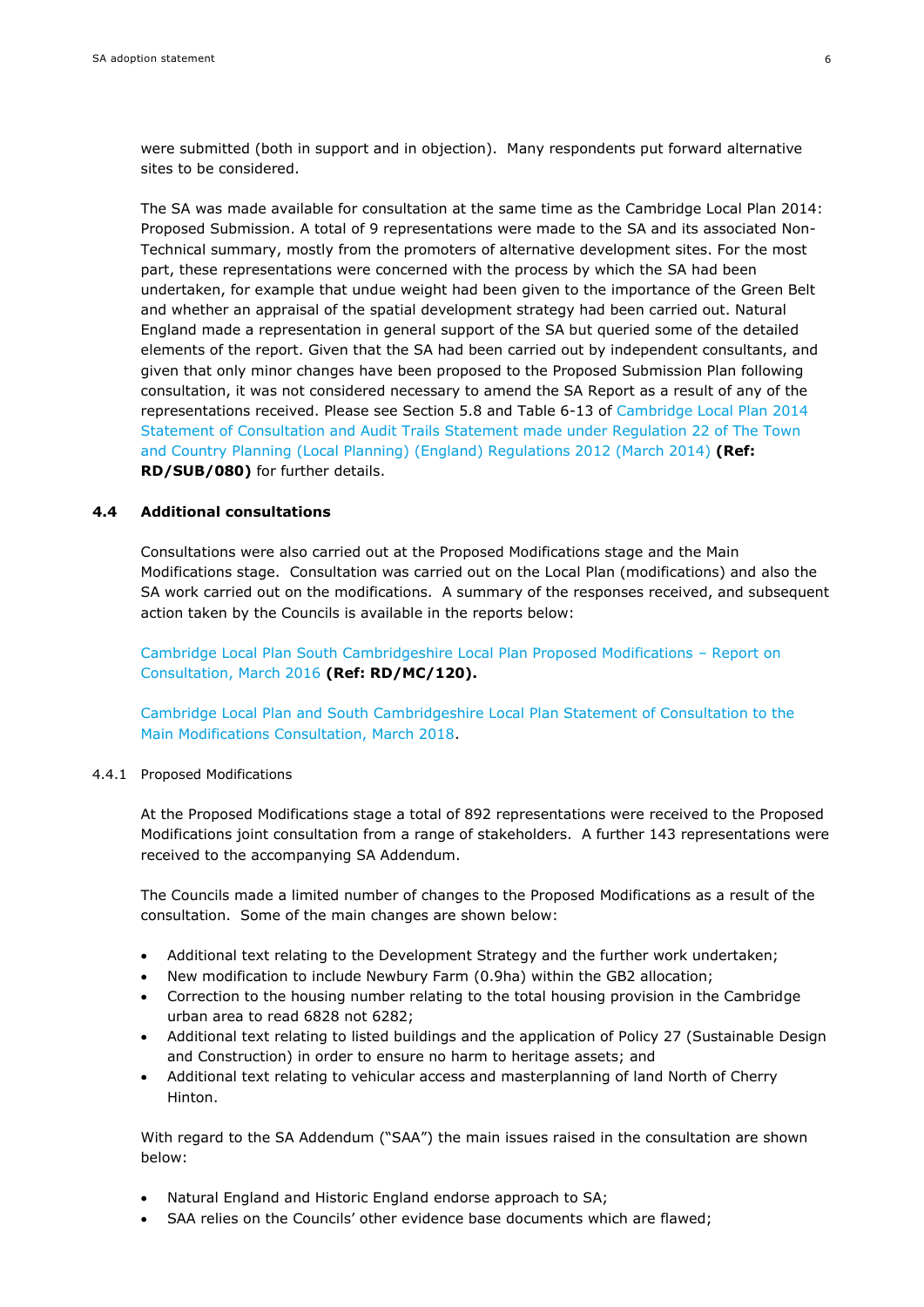- Should have used more quantitative data:
- Every policy in both plans should be jointly assessed using the new joint SA framework;
- Site packages considered were set up to favour packages without edge of Cambridge Green Belt sites. Packages do not identify specific edge of Cambridge sites, or site North of Cambourne;
- SAA seeks to justify the existing strategy;
- Plans don't achieve the 'right balance' across the development hierarchy;
- Unjustified weighting of Green Belt compared to other sustainability issues;
- SAA fails to sufficiently recognise the benefits of village growth;
- Detailed criticisms of individual site criteria scores; and
- Site by site queries regarding potential mitigation measures.

In the main the Councils did not feel that changes were appropriate to the SAA report based on the consultation comments made. Some minor changes were made to the SAA and these are set out in Appendix 10 of that report.

#### 4.4.2 Main Modifications

In total there were 261 representations received on the Main Modifications and 2 representations received on the SA for the Cambridge Local Plan.

A high-level summary of the main modifications consultation representations is shown in paragraphs 4.2-4.14 in [Cambridge Local Plan and South Cambridgeshire Local Plan Statement of](https://cambridge.blob.core.windows.net/public/ldf/coredocs/rd-mm-030.pdf)  [Consultation to the Main Modifications Consultation, March 2018.](https://cambridge.blob.core.windows.net/public/ldf/coredocs/rd-mm-030.pdf) These include comments on the usefulness of an early review of the Local Plan; concerns over the proposed modifications to the key employment sites; and concerns over the removal of small sites between 2 and 9 units contributing towards affordable housing provision.

With regard to the SA two representations were received to the Sustainability Appraisal in relation to the Cambridge Local Plan:

- Support from Natural England that the appraisal accords with requirements of regulations.
- Objection that the sustainability appraisal process did not consider reasonable alternatives to the joint housing trajectory, which is a breach of the SEA Regulations.

The representations relating to the Main Modifications and the Sustainability Appraisal have been submitted to the Inspectors undertaking the examination. The Inspectors considered all the comments received and have determined that the Local Plan is sound (subject to main modifications set out in their final report.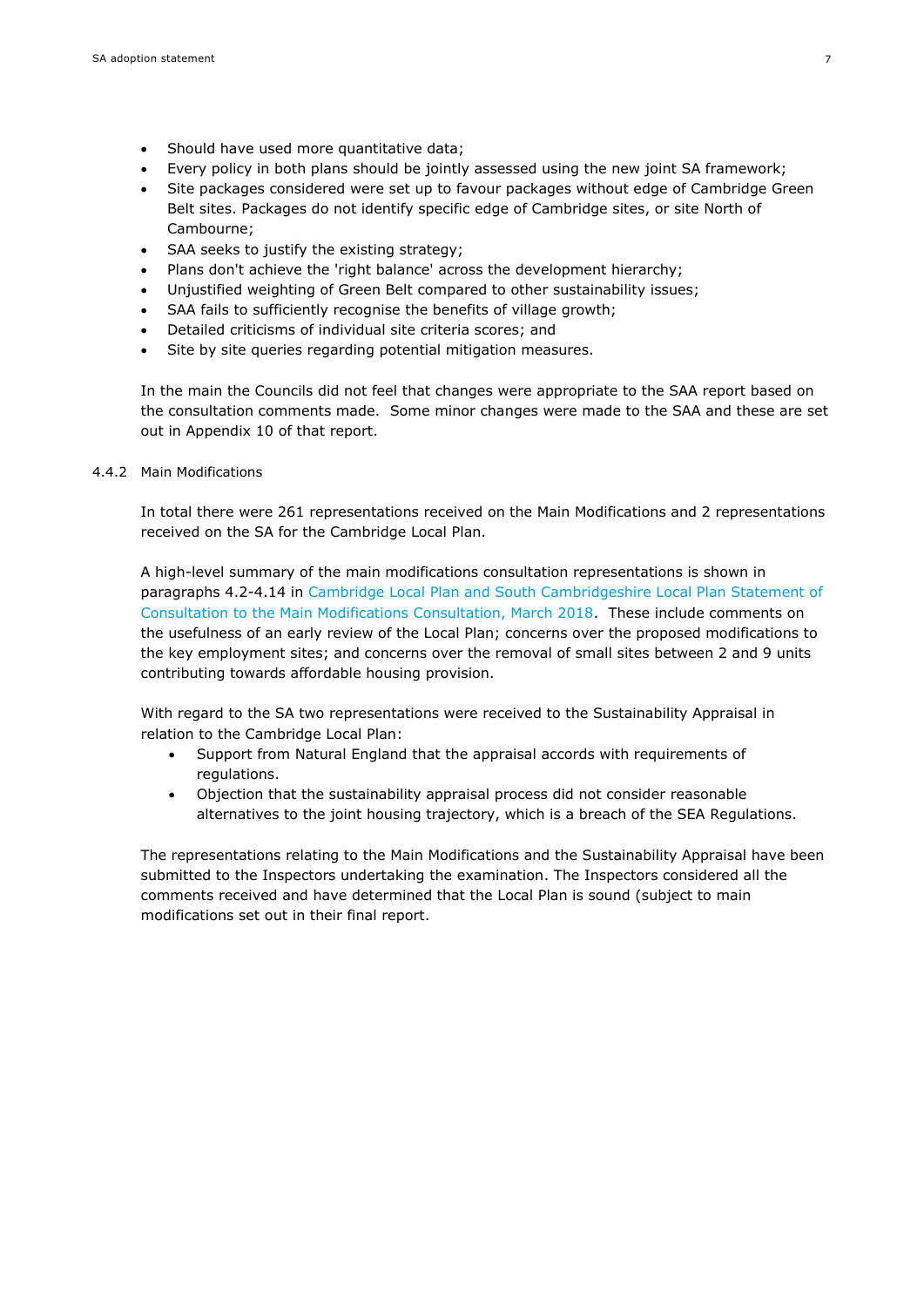### <span id="page-10-0"></span>**5. HOW THE LOCAL AUTHORITY MADE THE RELEVANT DOCUMENTS AVAILABLE**

The SA statement should specify how the Council acted in accordance with the following regulation:

13(4); The responsible authority shall keep a copy of the relevant documents available at its principal office for inspection by the public at all reasonable times and free of charge.

In accordance with the council's Consultation and Community Engagement Strategy, consultation arrangements for the Draft Local Plan and SA report included making all documents available on the council's website and in the Customer Service Centre including a small exhibition. Libraries also received hard copies of the documents. No charge was made to view any of the documents.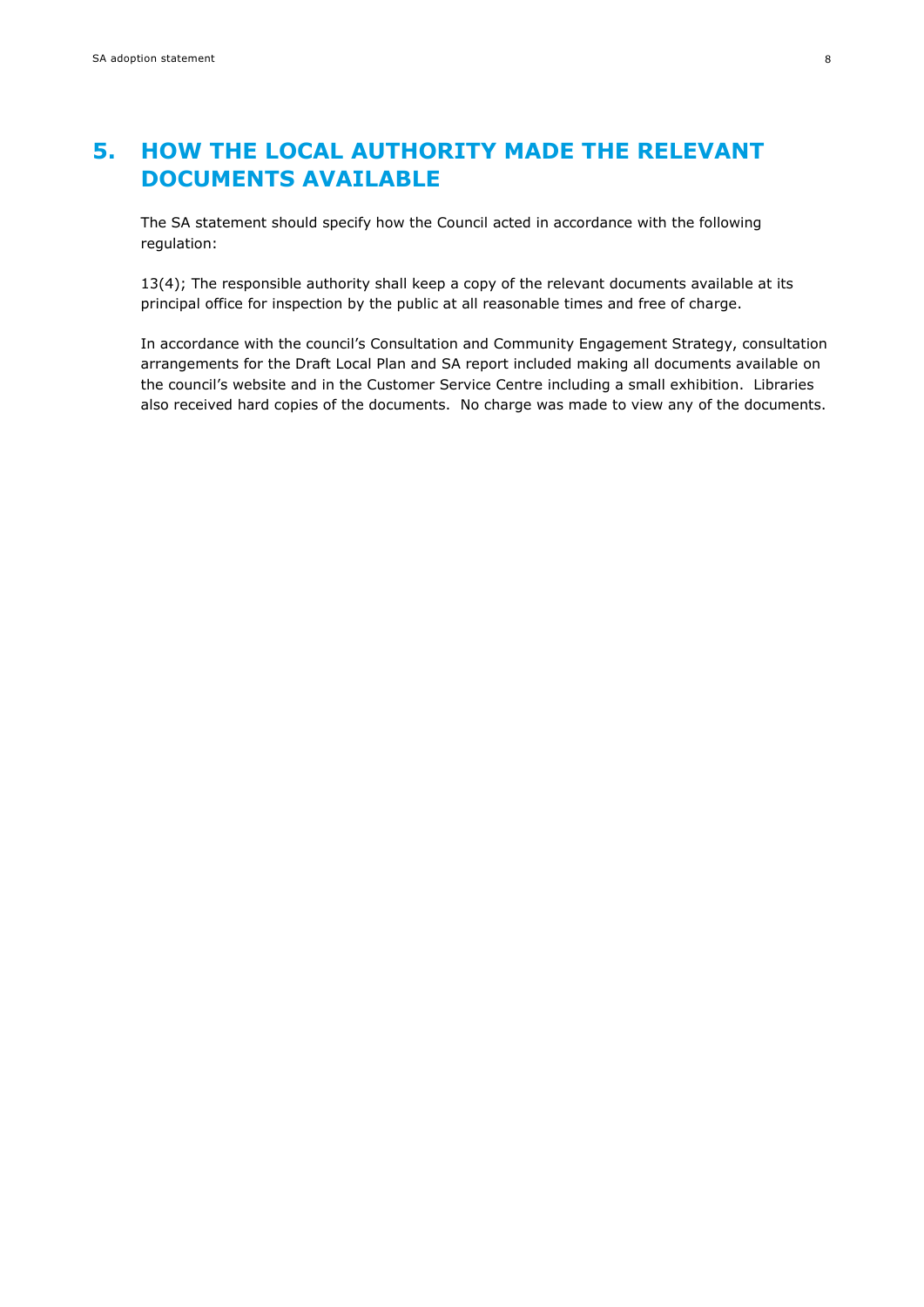# <span id="page-11-0"></span>**6. THE REASONS FOR CHOOSING THE PLAN OR PROGRAMME AS ADOPTED, IN THE LIGHT OF THE OTHER REASONABLE ALTERNATIVE OPTIONS DEALT WITH**

### <span id="page-11-1"></span>**6.1 Introduction**

The Local Plan has been through a significant process of identifying and testing potential alternatives and this is explained in detail in Sections 4.2-4.4 of the [Sustainability Appraisal of](https://www.cambridge.gov.uk/public/ldf/coredocs/RD-SUB-C-030.pdf)  [the Cambridge Local Plan 2014. Final Appraisal for Submission to the Secretary of State \(March](https://www.cambridge.gov.uk/public/ldf/coredocs/RD-SUB-C-030.pdf)  [2014\)](https://www.cambridge.gov.uk/public/ldf/coredocs/RD-SUB-C-030.pdf) **(Ref: RD/Sub/C/030 – Part 1 and RD/Sub/C/040 – Part 2).**

Cambridge City Council has identified several levels of alternatives from strategic development strategies, policy approaches, through to site allocations. In particular, strategic alternatives relating to development on the edge of Cambridge were identified and considered in partnership with South Cambridgeshire District Council.

### <span id="page-11-2"></span>**6.2 The reasons for choosing the Local Plan as adopted**

The reasons for selecting the Sustainable Development Strategy for Cambridge and South Cambridgeshire is set out below. Please also note that the reasons for selecting the Local Plan for each issue considered are set out in Section 4.5 of the Sustainability Appraisal of the [Cambridge Local Plan 2014. Final Appraisal for Submission to the Secretary of State \(March](https://www.cambridge.gov.uk/public/ldf/coredocs/RD-SUB-C-030.pdf)  [2014\)](https://www.cambridge.gov.uk/public/ldf/coredocs/RD-SUB-C-030.pdf) **(Ref: RD/Sub/C/030 – Part 1 and RD/Sub/C/040 – Part 2).** The above report sets out 43 tables, each of which tells a 'story', for a given planning issue, about the consideration of alternatives that has preceded the development of the preferred approach.

### <span id="page-11-3"></span>**6.3 The reasons for selecting the Sustainable Development Strategy**

The selected Sustainable Development Strategy being taken forward by both authorities follows the sequence of:

- 1. Development within the existing urban area of Cambridge;
- 2. Development within the defined fringe sites on the edge of Cambridge;
- 3. Development within six small‐scale Green Belt sites proposed to be released from the inner Green Belt boundary;
- 4. Development within existing and newly identified new settlement locations at Cambourne, Northstowe, Bourn Airfield and Waterbeach; and
- 5. Development in identified villages.

This was selected after a comprehensive process of testing. Through the first Issues and Options consultations in 2012, the Councils considered and consulted on a number of development strategy options. Cambridge considered whether growth strategies should focus on the urban area only, or whether additional growth should take place in the Green Belt on the edge of the City (see **RD/LP/240** Cambridge Local Plan – [Towards 2031: Issues and Options Report,](https://cambridge.blob.core.windows.net/public/ldf/coredocs/RD-LP-240.pdf) 2012). South Cambridgeshire sought views on whether growth should focus on edge of Cambridge, one or more new settlements, better served villages, or a combination of these (see **RD/LP/030**  [South Cambridgeshire District Council Issues and Options Report,](https://www.scambs.gov.uk/planning/local-plan-and-neighbourhood-planning/emerging-local-plans-and-guidance/emerging-local-plan/consultation-on-issues-and-options-july-september-2012/) July 2012).

At the second issues and options stage in 2013, the Councils jointly sought views on the appropriate balance between protecting land on the edge of Cambridge that is of high significance to Green Belt purposes, and delivering development away from Cambridge in new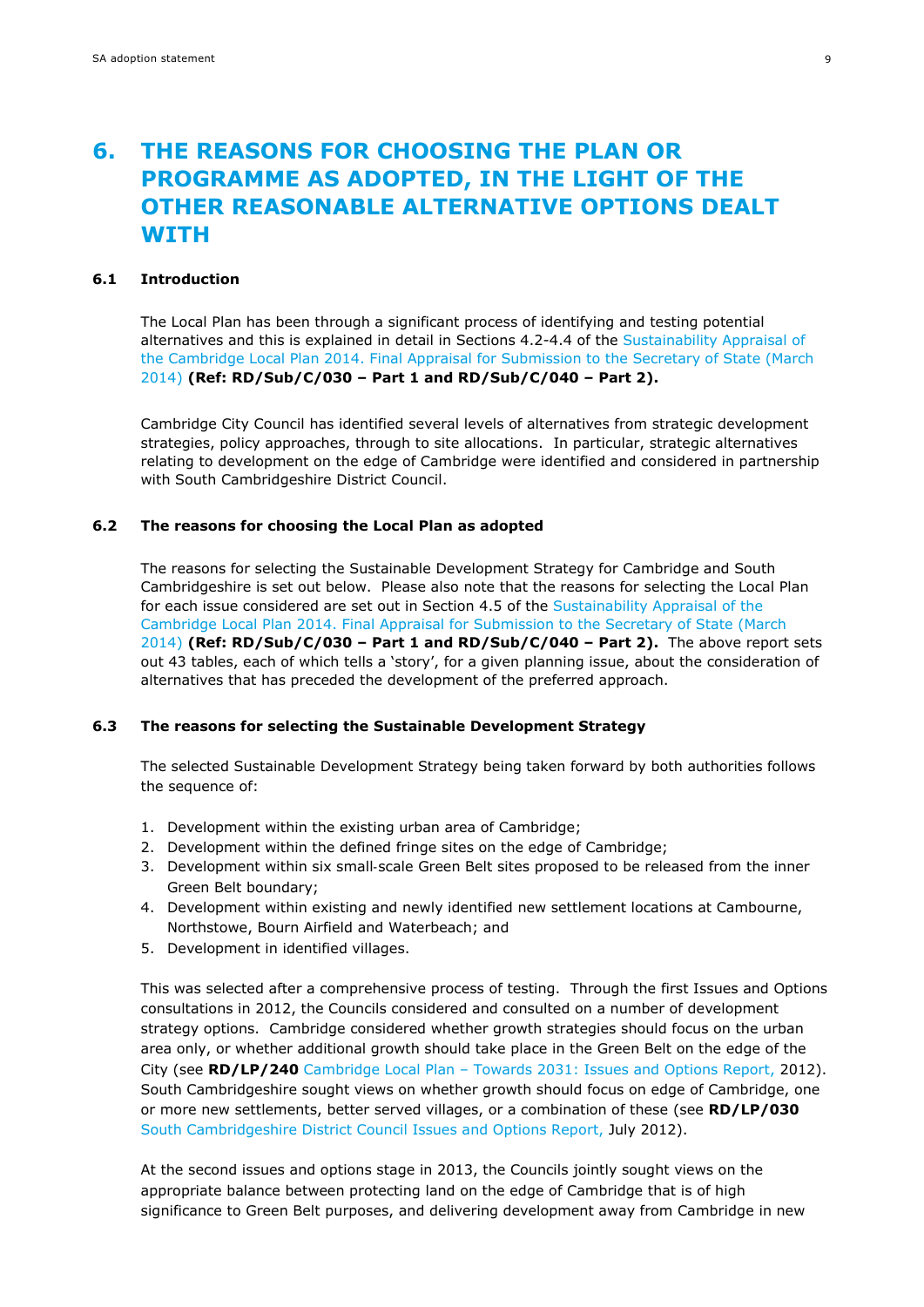settlements and at better served villages (see **RD/LP/150** [Cambridge City Council and South](https://cambridge.blob.core.windows.net/public/ldf/coredocs/RD-LP-150.pdf)  [Cambridgeshire District Council -](https://cambridge.blob.core.windows.net/public/ldf/coredocs/RD-LP-150.pdf) Issues and Options 2, Part 1 – Joint Consultation on [Development Strategy and Site Options on the Edge of Cambridge,](https://cambridge.blob.core.windows.net/public/ldf/coredocs/RD-LP-150.pdf) January 2013).

Building on the SAs supporting each of the Issues and Options consultations, a joint SA was carried out of the sustainability implications of focusing on different stages of the development sequence (Cambridge Urban Area, Edge of Cambridge, New Settlements, better served villages, and, although not part of the development sequence, for comparison the less sustainable villages), to provide an overview of the development strategy option available to the Councils, taking on board issues identified during the SA and plan making process (see **RD/LP/180** [Cambridge Local Plan 2014: Reviewing the Development Strategy for the Cambridge Area: Joint](https://www.cambridge.gov.uk/public/ldf/coredocs/Joint%20SA%20of%20the%20Development%20Strategy.pdf)  [Sustainability Appraisal,](https://www.cambridge.gov.uk/public/ldf/coredocs/Joint%20SA%20of%20the%20Development%20Strategy.pdf) 2013). Appendix D of this review document, which is the joint SA of the development strategy, notes that the work on assessing this Strategy has been undertaken in light of the SA topics/objectives/issues identified through SA scoping by the two Councils.

A further assessment of the development strategy was undertaken in 2015/2016 (see **RD/MC/021** [Sustainability Appraisal Addendum Report \(November 2015\) \(Revised March 2016\)](https://www.cambridge.gov.uk/public/ldf/coredocs/RD-MC/rd-mc-021/rd-mc-021-2-main.pdf) and the selected strategy was again shown to be the most sustainable approach.

Section 9.4 of the above report sets out the Council's reason for the approach. The non-technical summary document included a summary of these reasons:

*The Councils recognise the merits of land on the edge of Cambridge in accessibility terms and the transport evidence confirms that situation, although it makes clear that major new development on the edge of Cambridge on congested radial routes have their own transport issues and are not necessarily cheap to deliver. The independent Green Belt evidence supports the findings of the Councils' own evidence that the release of land on the edge of Cambridge can be expected to compromise substantially the purposes of the Cambridge Green Belt, with two exceptions...* 

*The evidence also looks at the potential to deliver sustainable new settlements, as an alternative to sites on the edge of Cambridge. They can provide viable and deliverable developments, that will be able to contribute to strategic off site infrastructure and provide high quality public transport links to Cambridge, that will attract significant levels of patronage and also provide wider benefits to existing communities. The City Deal is a significant opportunity to deliver sustainable transport to serve the wider area and with its focus on supporting the delivery of the development strategy is an important fund intended to assist with any funding shortfalls that might arise.* 

*Having weighed all those factors, and considering the results of the Sustainability Appraisal Addendum, the Councils maintain their view that the development strategy in the submitted plans, with limited modifications, provides the right balance for this plan period and will provide a range of deliverable sites for the plan period and beyond, and that sustainability will be secured.*

Section 9.4 referred to above summarised that the Preferred Strategy in the local plans:

- Maximises development within the urban area of Cambridge focusing on previously developed land;
- Includes the existing major developments on the edge of Cambridge identified in the adopted plans through previous Green Belt releases;
- Releases limited land for development on the edge of Cambridge weighing in each case the sustainability merits of such locations with the significance of harm to the purposes of the Cambridge Green Belt;
- Focuses growth at new settlements on two key strategic growth corridors, supported by transport improvements to achieve sustainable high quality public transport and other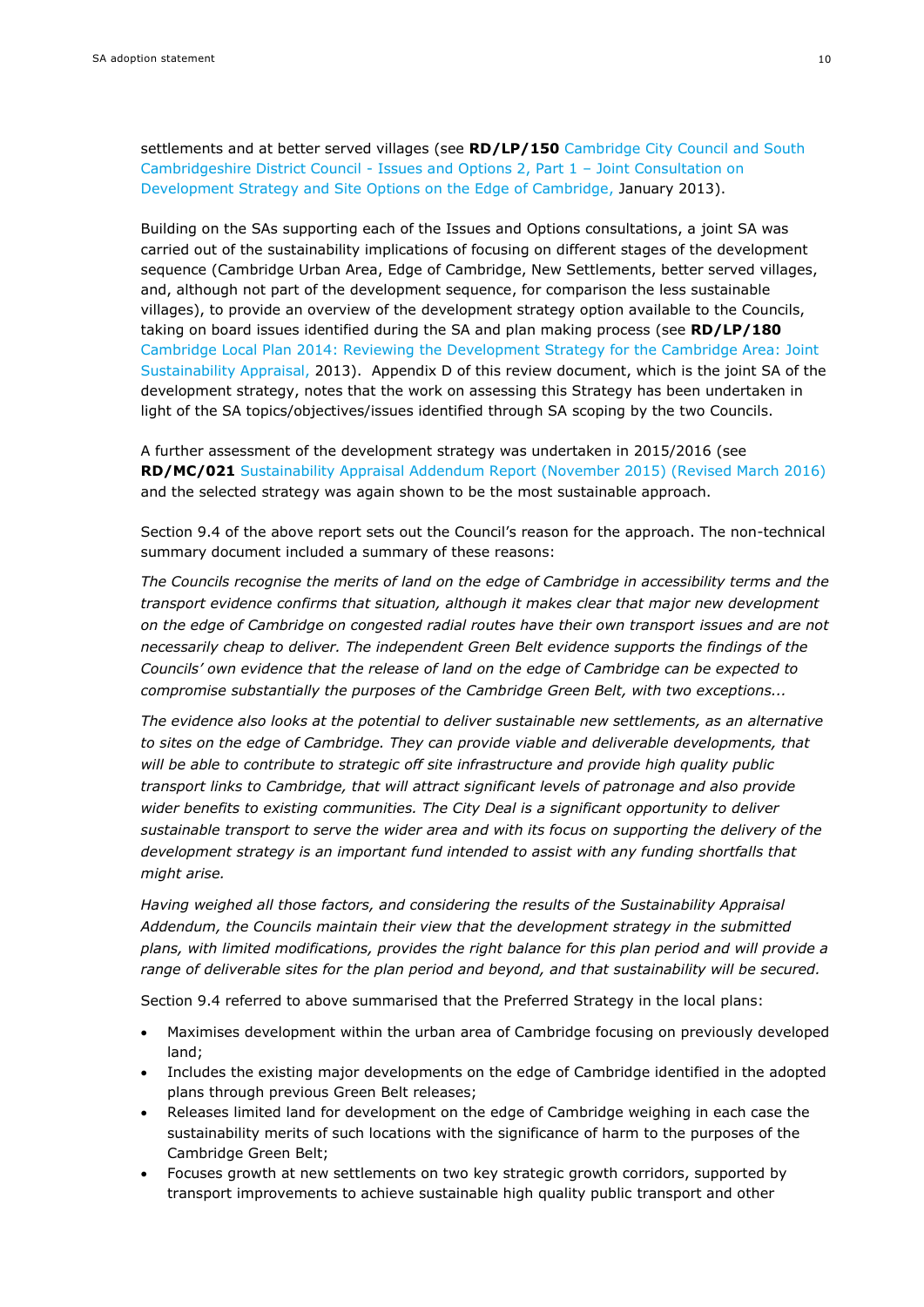infrastructure such as education, with potential to support longer term sustainable growth outside the Green Belt;

 Continues to limit the amount of new development in villages whilst providing for new development focused at the more sustainable villages to provide some flexibility to meet local needs supports the recycling of land at villages and schemes to meet local needs, with the scale of schemes guided by the rural settlement hierarchy.